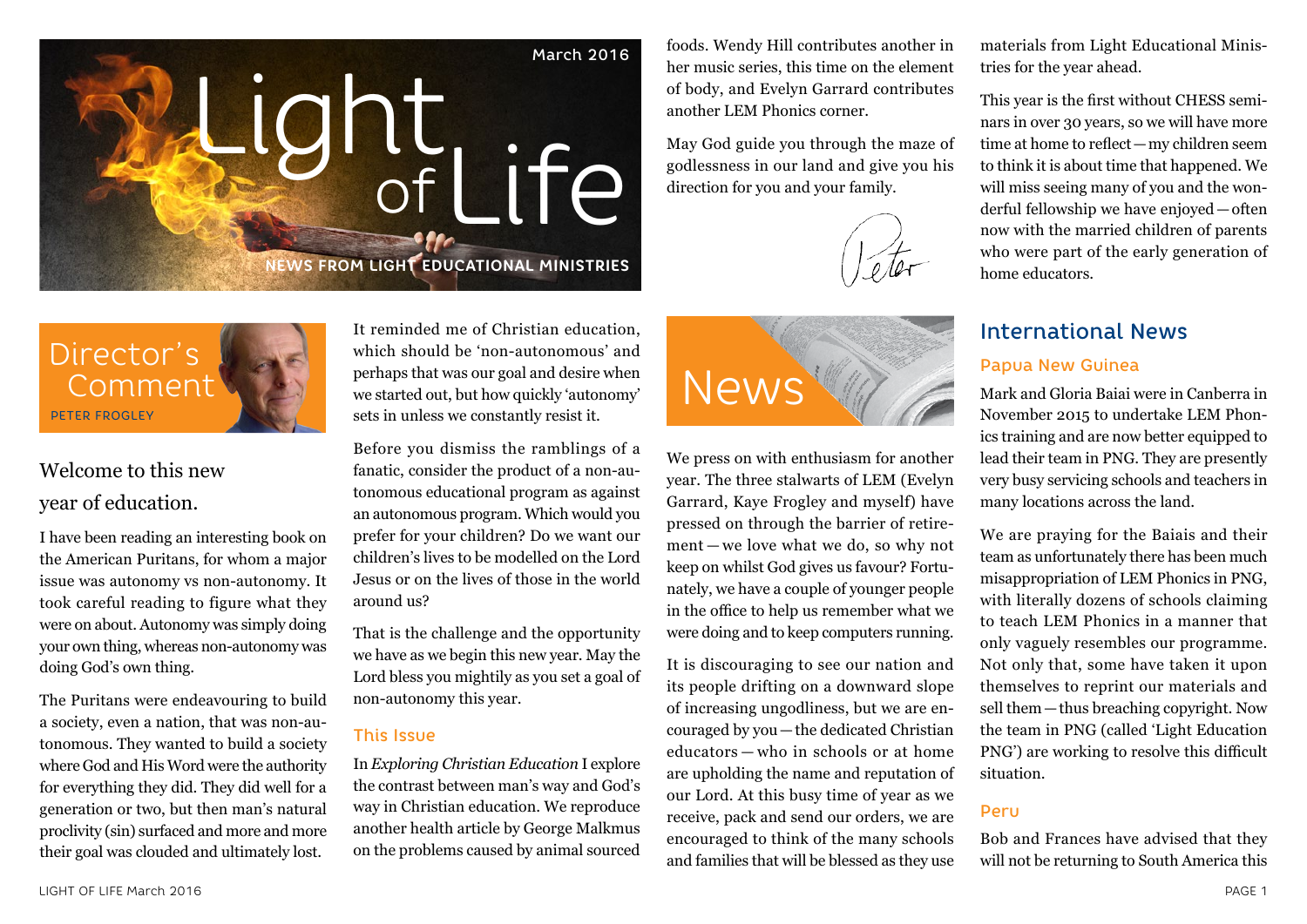year, but will probably do so next year. Bob reports:

*My major project for the moment is working on a virtual version of the Diploma in Creation Science (DCC) course with my Bolivian friend/colleague.*

*We get regular emails from Peru. Mariela (one of the key and most faithful members) has been unwell but is recovering and working again. I regularly get assignments from the Diplomados (students), which is encouraging. We now have people working on the DCC in six Latin countries.*

*I have translated the course into English so that some American missionaries in Ecuador can do it. They were the ones who sponsored our visit to Cuenca, Ecuador back in July 2015. Since then, four people have signed up for the DCC and a group has been formed with a leader appointed.*

Bob and Frances continue to provide much support for the Antorcha team who minister in Peru, Colombia, Bolivia, Ecuador and Chile.



# No. 99: Man's way vs God's way

As an old Bible-believing teacher I find it difficult to understand how our current educational experts seem to be convinced that our stateinspired educational programs are achieving wonderful results.

On every hand we hear of dropping standards, alarming behavioural problems and, among many other concerns, that universities run courses in basic English and Maths because students' standards in those basic studies are not adequate to successfully cope with university courses. On one hand it seems we have massive problems that are being exacerbated by the experts, and on the other hand that education is getting better and better. We seem to have two conflicting, diametrically opposed views and an ongoing stand-off. For Christians the problem is that the experts have control of the government system, and thus access to the money, which unfortunately means the system largely controls Christian schools as well.

Governments have worked out that 'if you allocate more money the problem is solved'. The difficulty is that governments have been doing just that for many years with little apparent improvement. Rather than extra money solving the problem, it entrenches it by building an educational industry around the problem. Indeed, some would suggest the problem is getting steadily worse precisely because of the government's assistance.

The problem is a moral one — actually, a religious one — as ultimately are all our problems. Right about now some will advise that such a suggestion qualifies me as a leader in the Grumpy Old Men's group who are tragically out of touch with reality. However, I would suggest the answer to our national educational problem is quite simple and, of necessity, religious. This is why we have this conflict raging around us in every sphere of life. I would like to briefly explore and suggest some alternatives to the current practice.

I began teaching in 1964, before many of you were born (in fact some have suggested that dinosaurs still roamed the streets — and according to some of these 'friends' I and my compatriots are a type of Troglodyte). Regardless, let me continue. In the good old days we taught *facts*, based in the idea of absolutes, that was presented as the curriculum. In today's education the focus is on *process*—the way we learn—oh, and in that process we must have fun, because we all know how boring learning and discipline can be!

In those good old days most people believed in absolutes and they built their life values around biblical truth and the idea of a sovereign God — but not anymore. If there are no absolutes, there is absolutely nothing to learn in terms of facts. Back then most people believed in God, or at least still held to a value system that was built on biblical values. Since the folly of those days man has tried God and found Him and His ways unacceptable to enlightened, rational man. Some philosophers have taught that God is dead, and even in the main stream of our society, modern man has dismissed God as irrelevant.

Rather than extra money solving the problem, it entrenches it by building an educational industry around the problem

This is a religious position and an anti-God faith, commonly known as Humanism. So the conflict since Adam and Eve's notorious fall — really the unavoidable conflict of the ages — is between Christianity and Humanism. You will be in one camp or the other — or worse still, you may think you are in one camp when in reality you are in the other. This confusion is a major cause of the lack of direction in the modern church.

In Puritan terms, it is non-autonomous man vs autonomous man (see *Director's*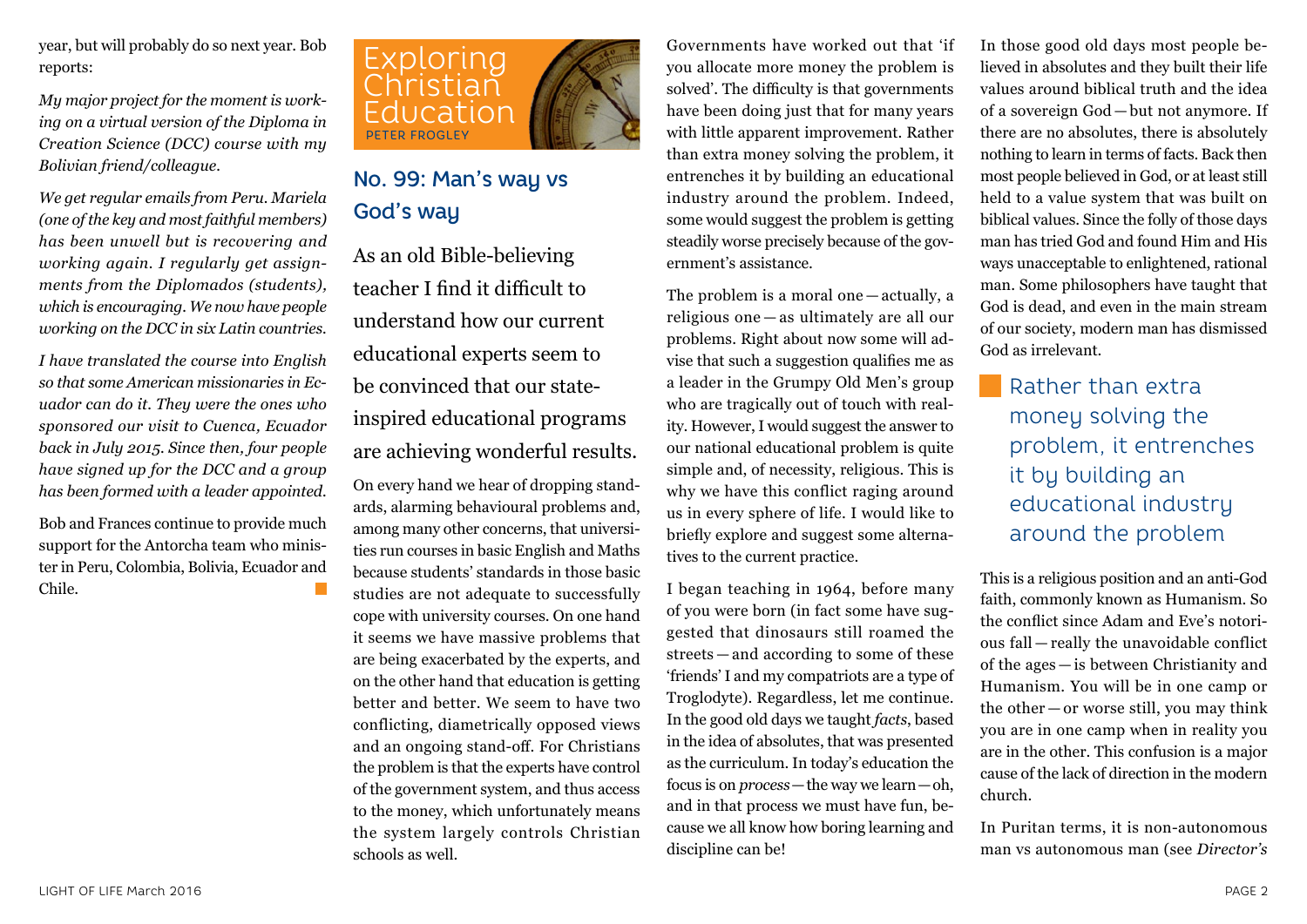*Comment* in this issue). The autonomous man is the one who makes his own decisions, decides his own destiny, develops his own identity and builds his own selfesteem. He does his own thing! This man in modern terms is a Humanist, and he is doing what the world's education system has trained him to do.

The non-autonomous man, on the other hand, has lost his autonomy as he is now owned by another—the Lord Jesus Christ. His options have changed — he can and should do what God wants and that is the will of God for his life. That is exactly what we have been created to do and be. We were never designed to be autonomous—God's grace does not extend to autonomy. God's grace will be with us in our autonomy or rebellion—but only to rescue us from our folly.

Teacher and parent, what is your plan for your children—autonomy or non-autonomy? For Christians the answer should be obvious. The problem is that we have generally always done it autonomously—that is, the humanist way. Our task is to learn God's way, not only for ourselves, but particularly for our children.

Humanism is faltering. It is not producing the promised fruit and western civilisation is terminal. However, in the midst of that God is challenging a remnant to be an instrument in His hands to change the world.

# New Federal Education Initiative

We have become aware of a ministry producing resources to bring our Christian heritage to our rising generation. We encourage you to take advantage of these resources for your educational endeavours.

Former Federal Minister for Education, Mr Christopher Pune, announced on 19 Sept 2015 in *The Australian*, 'our Christian Heritage will be taught in our schools.'

**A range of FREE resources explore our Christian heritage in areas designated by the revised Australian Curriculum. These resources are available from www.diduno.info.**

The curriculum reference for each module is on the website. Each module is based around a short text. Included with the many texts are PowerPoint presentations and activity sheets. Examples include Mother's Day, Father's Day, Rev John Flynn (\$20 note) and David Unaipon (\$50 note).

It is timely for us to offer these FREE resources to allow them to be included by the teachers in teaching/ learning programs. New releases can be received each month by signing up on the website.

Graham McDonald, Executive Officer The DIDUNO Network graham@diduno.info



# Body

The body is not commonly regarded as being a music element—but without it we cannot play, sing, read, write or hear music.

In fact, the body is an essential building block of music. The previous ten elements discussed — rhythm, melody, dynamics, harmony, tempo, tonality, form, soundwaves, timbre and touch — would be meaningless without a body to receive and interpret them.

### Definition

We all know what our body is but here is a definition I teach my students which summarises its complexity:

The body is man's visible, tangible part made of atoms. We have a brain and bones and muscles and nerves and many internal organs. Five senses tell us what's happening all around and they are hearing, sight and smelling and taste and touch.

Body is the visible, touchable and physical part of our being. Like plants, animal and the earth, bodies are made of atoms created from the earth. 'And the Lord God formed man from the dust of the ground…' (Genesis 2:7a). God has designed the body in an amazing way with five senses so it receives information from the outside environment and we can understand and live on this planet. Our body is an extremely efficient science laboratory. The brain is the information centre and control tower, sending and receiving billions of messages to and from the sense organs. All five senses are involved in music making—ears for listening, eyes for reading, skin for touching the instrument, tongue for singing and discussing music and the nose for breathing. Obviously, we don't smell music but still have to breathe. Whilst we don't literally taste music, we can have good or bad taste in music.

## God-message

The body as an element of music teaches us something about God's character. The God message for body is:

God designed us physically so we can hear, read, write, play and sing music for His glory and for our refreshment and health.

We learned in an earlier article that the element of rhythm represents the body or flesh because of its response to strong beats (evenness of beats) and rhythmic patterns (long and short sounds and silences moving through a timeline). The Greek word *rhythmos* refers to earthly and bodily functions. Melody and harmony evoke aesthetic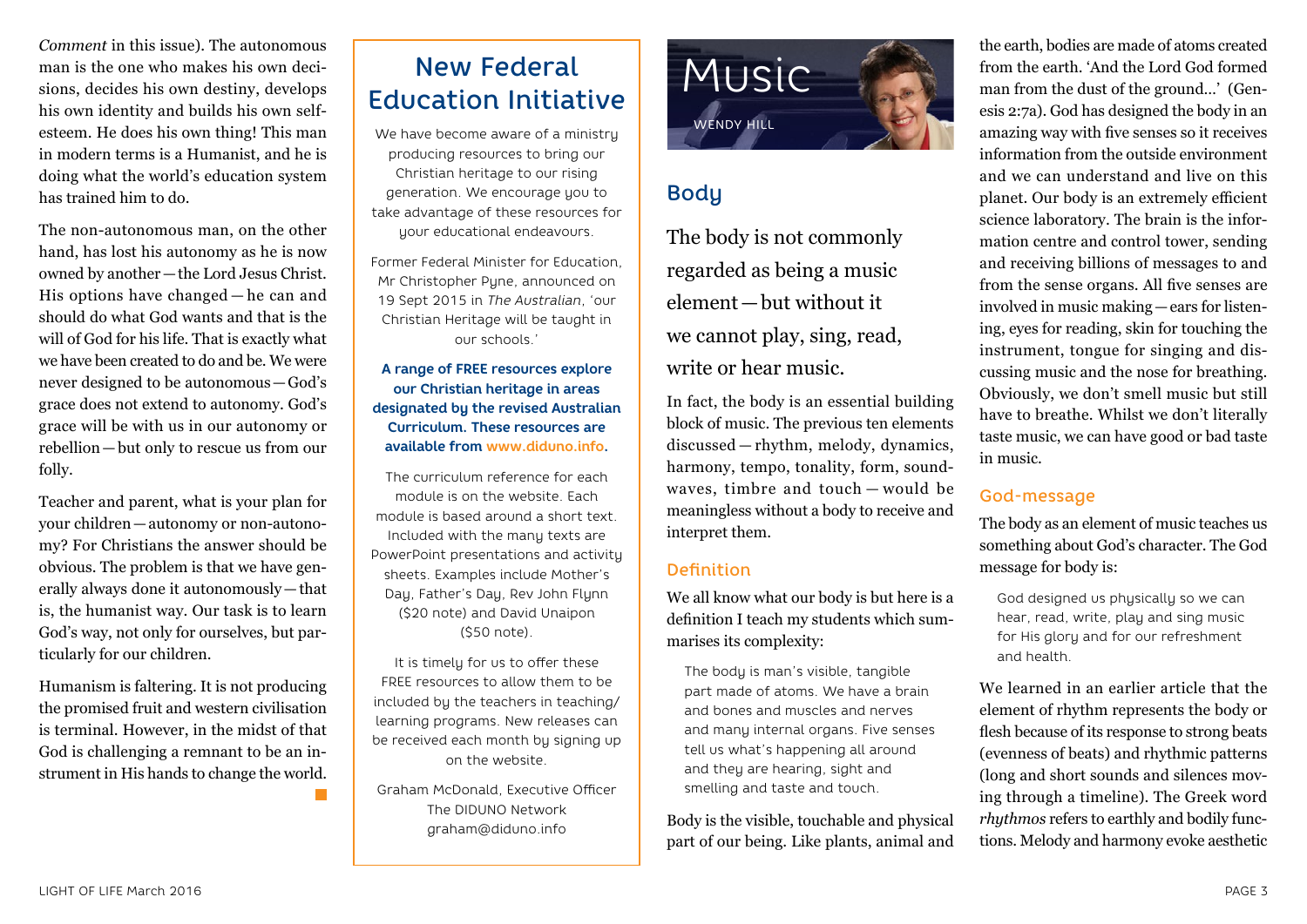concepts such beauty and joy. But rhythm is more of an earthbound physical feature like the rhythm of heartbeats, breathing, seasons, tides and planetary movements. Because rhythm moves through a timeline, it also reminds us we are time bound during our earthly timeline. Our bodies are earthly matter and will not be taken to heaven. The body and rhythm are definitely connected with our life on earth rather than eternity.

# **Music has direct** physiological effects on the body and many responses are spontaneous and uncontrollable reflexes

#### Music and the body

Music has direct physiological effects on the body such as clapping, feet tapping, hip swaying and dancing. Many responses are spontaneous and uncontrollable reflexes. The inner ear, where music enters the brain, modulates posture, muscular tone, breathing rhythms, heartbeat, blood pressure, feelings of nausea and eye reflexes. Respiration is affected when fast, loud music accelerates the breathing or slow, quiet music relaxes and slows it down. The even rate of blood circulation changes due to changed heart rate. Heart pulses are altered and even eyelid and pupil movements may change. The entire nervous system is affected, which may cause nervous tension or relaxation.

When composers over-emphasise such music elements as dynamics, tempo, rhythm and beat there can be dramatic bodily responses (e.g. epileptic seizures and heart attacks can be precipitated). The inner ear is overstimulated and muscle strength is lost, causing frenzied dancers to collapse. Low frequency bass notes combined with driving rock rhythms overstimulate the adrenaline and sex glands. The ability to make decisions is affected as the body tries to correct an imbalance of hormone discharge by drawing blood sugar from the brain. Permanent ear damage results from music over 75db, leading to tinnitus and deafness in younger and younger age groups. Extreme volume is used in tribal initiation ceremonies to create insensitivity to pain. Hence the use of loud drums in Moloch worship to mask the sounds of crying babies and mothers during infant sacrifice. A predominance of bass frequencies causes a trance state because it transmits more energy to the brain than higher frequencies without damaging the ear thus affecting the alpha brain state. Loud rock music has been used for interrogation and torture by the military.

Despite all the evidence, some still claim that music is neutral and does not affect us. Composers know exactly how to use the music elements to manipulate the body because they know it will affect character and moral behaviour.

They have a keen ear for music and Satan knows what organs to excite, to animate, to engross and charm the mind so that Christ is not desired. *Testimonies for the Church Volume 1, page 497*

And we haven't even touched on how music affects the spirit and worship! Whilst this is all very negative and depressing, there are nevertheless many positive ways of using music.

#### The body in worship

A Swedish research team placed heart monitors on the ears of a high school choir and got them to sing hymns. Changes in heart rates were measured as the choir sang different harmonies and exhaled and inhaled at the same times. This guided breathing slowed the heart rate down producing a calming effect. From an initial chaotic state, heartbeats soon became a series of uniform peaks. External synchronisation of melody and rhythm led to an internal counterpart. This lovely quote describes it well:

Sacred song has wonderful power. It has power to subdue rude and uncultivated natures, power to quicken thought and to awaken sympathy, to promote harmony of action and to banish gloom and foreboding that destroy courage and weaken effort.

*The Voice in Speech and Song, page 407*

How is the body to be used with regard to worship? Obviously it is necessary, but like all other music elements, it should be

# Our Heavenly Father knows the power of music and what is best for our health

controlled and not be used in the extremes. Worship is possible and acceptable to God when there is no physical movement at all. When Ezekiel had a vision and saw the likeness of the glory of the Lord, he fell upon his face. Paul sang and worshipped while bound in chains in prison. When John saw Jesus on the Isle of Patmos he 'fell at His feet as dead.' The body becomes irrelevant. There are many who remain still while singing and their music is more powerful because focus is on the words and message with no distractions from bodily movements.

True religion does not demand great bodily demonstration… These are no evidence of the presence of the Holy Spirit.

*Selected Messages Volume 2, page 26*

#### Fearfully and wonderfully made

There is so much more that could be said about the body as an element of music but I will close with a few scriptures and a thought-provoking quotation. As Christians and believers in the one true Creator God, Giver of life and music, we know that our bodies are not our own. Our Heavenly Father knows the power of music and what is best for our health — physically, mentally, emotionally and spiritually—because He created us.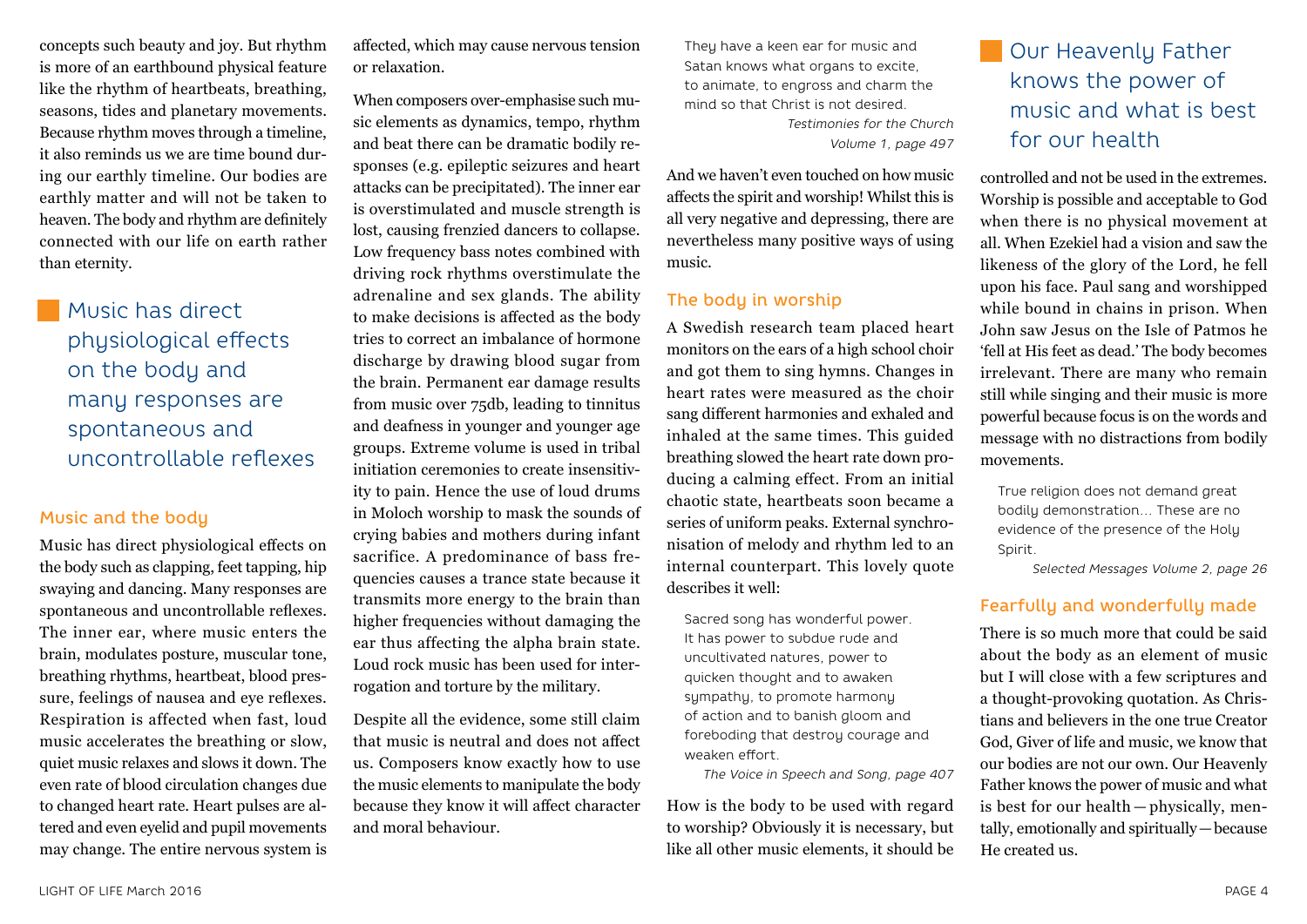Know ye not that your body is the temple of the Holy Spirit which is in you, which ye have of God, and ye are not your own? For ye are bought with a price. Therefore glorify God in your body and in your spirit which are Gods.

*1 Cor 6:19–20*

I will praise Thee for I am fearfully and wonderfully made.

*Psalm 139:14*

The following very powerful words written in the 1800s and remind us of our true rights.

Have I not the moral right to do as I please with mu bodu? No, you have no moral right because you are violating the laws of life and health which God has given you. You are the Lord's property, His by creation and by His redemption. Every human being is under obligation to preserve the living machinery that is so fearfully and wonderfully made. *Healthful Living, page 10*

Click here for more information and music articles by Wendy Hill



# Four problems caused by animal-sourced foods

### **1** High Blood Pressure

Animal fat, which is found in the flesh and dairy of all animal-sourced foods, is the cause of most heart attacks and strokes. This fat blocks the flow of oxygenated blood, preventing the oxygen from reaching the heart and brain. These heart attacks and strokes kill millions each year.

This fat is also the primary cause of the high blood pressure a person usually experiences preceding their heart attack or stroke.

Before the blood flow to the heart and brain are completely shut off by accumulated fat, (the cause of that heart attack or stroke), the fat found in animal-sourced foods has already started accumulating on arterial walls. This fat coats arterial walls, forcing the heart to pump harder in order to push the blood through, thus raising blood pressure.

Doctors are taught to deal with high blood pressure through the use of drugs—some with serious side effects. But high blood pressure is not *caused* by a lack of drugs! Rather, high blood pressure is caused by the fat found in the animal-sourced foods and hydrogenated oils that a person eats. Thus, there is a better way of

dealing with high blood pressure than taking drugs: simply eliminate the fat found in animal-sourced foods by eliminating all animal-sourced foods from the diet.

We also encourage the elimination of all foods containing hydrogenated and transfats from the diet. In the place of all these animal-sourced foods and hydrogenated oils and trans-fats, Hallelujah Acres promotes a 100% plant-based diet. The reason? Animalsourced foods contain *bad* fat!

Only in plant-sourced foods can we find fats that are *good* for the body! Foods like avocados, seeds, and nuts are the highest sources of these beneficial, plant-sourced fats.

The human physical body needs some fat, but animal-sourced foods provide too much fat, in a form that is harmful to the human body. It is indeed possible for a person to consume too much of the good fats, especially if they consume too many nuts.

Most people who adopt the Hallelujah Diet see their blood pressure return to normal range fairly quickly, and thus they no longer have need of harmful drugs to control their high blood pressure. God did not design the human physical body to have high blood pressure problems, but when man disregards God's plant-based diet (Genesis 1:29) and chooses a diet of animal-sourced foods, serious physical problems often result.

## **2** Harmful Acidity

The acid/alkaline balance of the blood found in the human body should be in the range of 7.38 to 7.44 on the pH scale

(slightly alkaline). The pH scale reads neutral at 7.0, acidic below 7.0 and alkaline above 7.0. As you can see, 7.38 to 7.44 is on the alkaline side. The cells of our physical bodies were designed by God to function optimally when the blood readily maintains this alkaline environment in a very narrow range.

All animal-sourced foods, whether raised organically or commercially, leave an acidic 'ash' in the body once digested.

Acidity caused by this ash from animal source foods forces the body to fight to maintain its alkaline state, increasing the body's susceptibility to disease. Disease has a problem surviving in an alkaline environment, but acidity contributes to disease growth—which means those who consume acid-causing animal-sourced foods are making their body a prime target for disease.

Plant-sourced foods, on the other hand, are mostly alkaline in nature. Even citrus fruit leaves an alkaline ash. These plant-source foods provide an alkaline environment for our cells in which to function, making it very difficult for disease to proliferate.

## **3** Osteoporosis

The most alkaline substance within our bodies, in greatest quantity, is calcium. So the body, in its infinite wisdom, tries to neutralise acidity caused by animalsourced foods by extracting calcium from the bones and teeth. This removal of calcium from the bones becomes the cause of osteoporosis.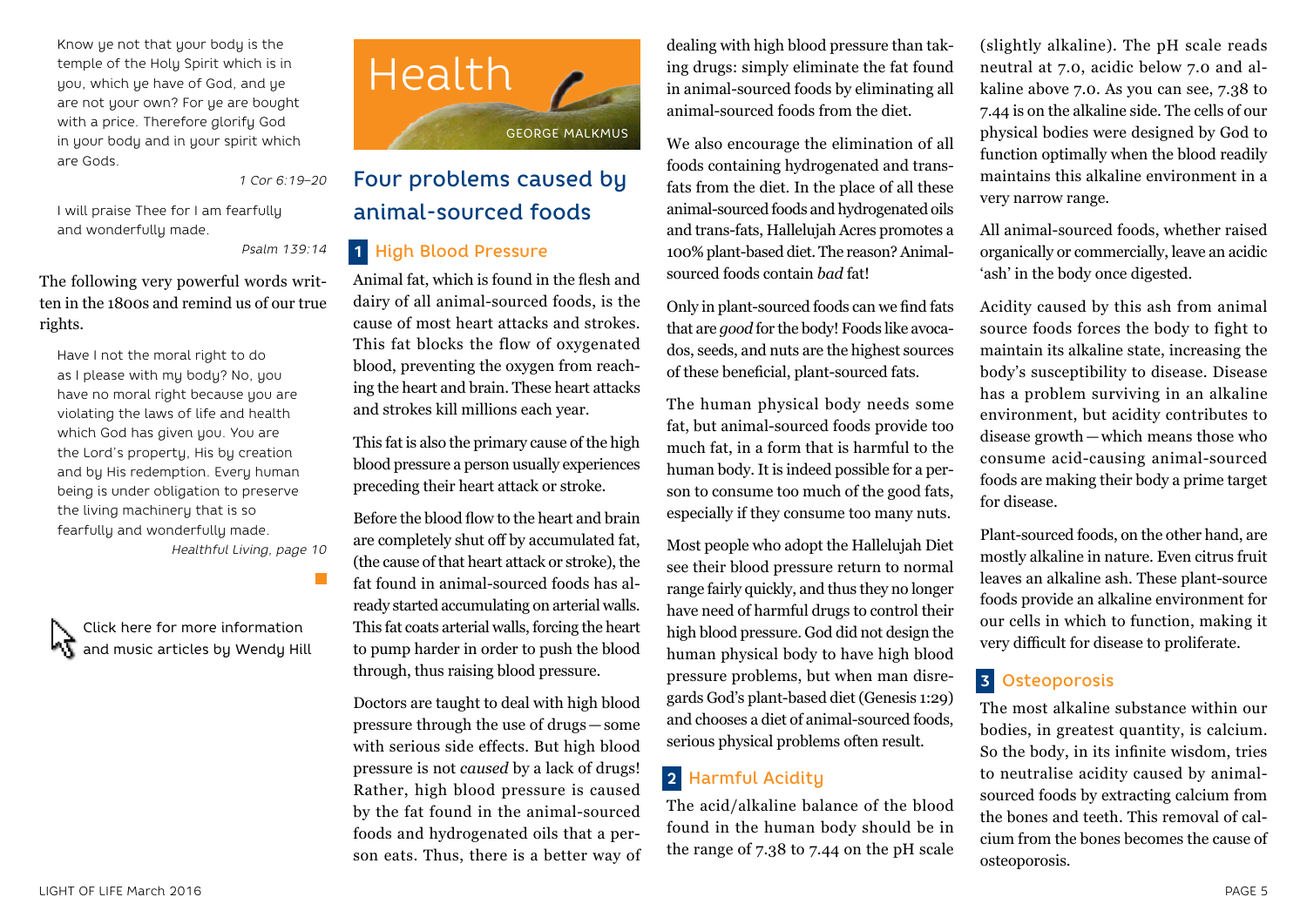This goes for dairy, too! Even though dairy has some measure of calcium, the acidity caused by consuming dairy products forces the body to rob itself of more alkalising calcium than the dairy products offer in an effort to neutralize the acid—in other words, dairy products don't contribute calcium, they remove what your body already has!

### **4** Acid Stomach Problems

A large number of people today suffer with acid stomach problems. In an effort to neutralise the acidity they take antacids, either in the over-the-counter or prescription form. But an acid stomach problem is not caused by a lack of antacid medication. Rather, acid stomach problems are caused by eating acid-forming foods.

Some of the most acid-forming foods a person can eat are animal-sourced foods, and taking medication does not remove the cause of an acid stomach! However, removing the acid forming foods from the diet almost always (and usually within just a matter of days) eliminates the acid stomach problem.

### The human physical body: programmed for survival

Our body is constantly trying to keep us alive, despite our placing of harmful substances within it. Our body tries to correct any imbalances it finds, or sends us warning signals when it can't fix the problem without our help.

High blood pressure is a warning signal from our body telling us that we are consuming too much fat, which is accumulating in our arteries and impeding blood flow.

Osteoporosis and soft bones are a warning signal from our body that our body is too acidic. If that acid stomach problem is not corrected, it ultimately results in osteoporosis, as the body draws out the calcium within the bones to neutralise the acidity.

Headaches are a warning signal from our body that there is a problem inside. Most headaches are caused by substances in the foods.

Instead of eliminating the cause of these problems, a drug is often taken in an effort to control or alleviate the problem. These drugs do not remove the cause or correct the problem, but rather simply help to quiet the warning signals our body is trying to send us. Those who adopt the Hallelujah Diet usually see all of the above physical problems (as well as most other physical problems they are experiencing) simply and often quite quickly disappear, because the cause of these physical problems has been removed.

Animal-sourced foods are either the cause or a contributing cause of up to 90% of all physical problems. Yet there is nothing Hallelujah Acres does that is more severely criticised by the Christian community than our efforts to discourage their consumption. We trust the evidence will speak for itself and awareness of these dangers will increase. **Tall** 



## Bell Mountain Series

We have stock of three new titles in Lee Duigon's popular Christian fantasy series from Storehouse Press.

#### Book 6: The Palace

Queen Gurun and the boy who doubles for King Ryons: Jack, kidnapped from his home and forced to serve traitors plotting against the rightful king; and a new lord of Obann's Temple, bearing a weapon with unthinkable powers of destruction… all are converging on the Palace. For the first time in two thousand years, Obann will have a Coronation Day, and a king will wear his crown. But it is not the plotters intention that he shall wear it for long. Soft cover, 321 pages. **\$29.10**



### Book 7: The Glass Bridge

At the top of Golden Pass, wealth beyond calculation lies waiting for any who can take it. Confronted by perils

they can barely understand, with no safe choices set before them, the heroes of Obann must risk their lives on the glass bridge that can only be crossed by faith. Soft cover, 308 pages. **\$29.10**



#### Book 8: The Temple

The First Prester, Lord Orth, continues his missionary work among the heathen;

for God has commanded him to establish a new temple, one not made with human hands. But in the great city of Obann, they reject Orth's vision and seek to rebuild the old temple with



tainted gold amassed for the Thunder King by crime and violence. Soft cover, 284 pages. **\$29.10**

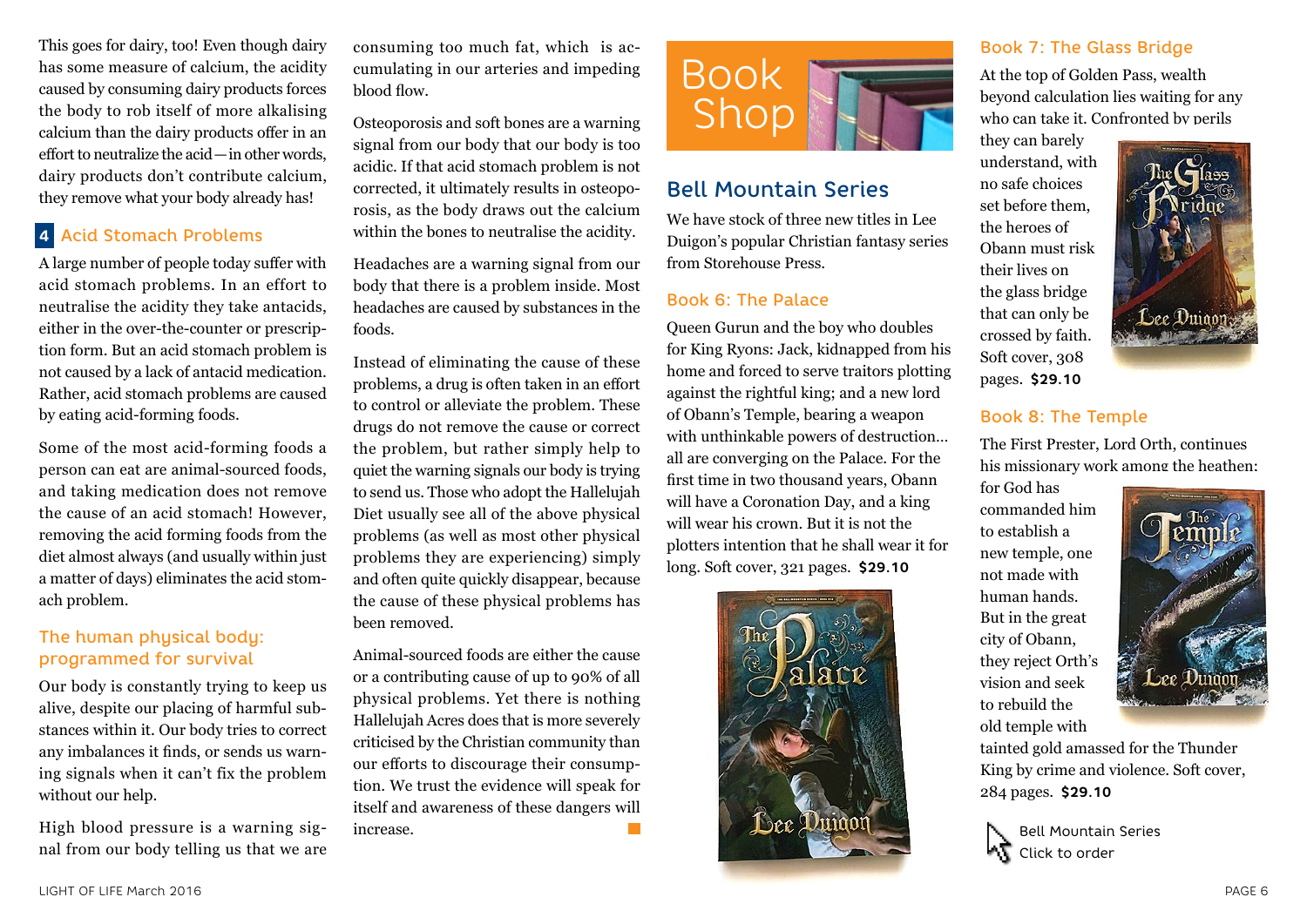## New Chalcedon Devotionals

#### A Word in Season

#### BY R J RUSHDOONY

Daily messages on the faith for all of life. Rather than typical Christian devotionals this series were originally written for an agricultural periodical under the title *The Pastor's Pulpit*. Challenging and insightful brief articles on a wide variety of practical issues.

| Volume 5 | \$19.40 |
|----------|---------|
| Volume 6 | \$19.40 |

A Word in Season - 7 Click to order



# Serious Reading from Chalcedon

## Alive: An Enquiry into the Origin and Meaning of Life

#### BY MAGNUS VERBRUGGE

A twenty-chapter philosophical approach to the origin and meaning of life. Verbrugge, sonin-law of Herman Dooyeweerd, exposes the animistic and even 'occult' motives of much contemporary science (if it can be called that). The abstract powers which account for the world of natural phenomena are in reality idols created by these scientists to replace God. Soft cover, 158 pages. **\$22.65**





ROUSAS JOHN

RUSHDOONY

∗ ulip ∗

A Christian View on the **Menace of American Statism** 

A new title from R J Rushdoony who comments strongly and insightfully on the absurdity of Statism. His comments are pastoral and theological rather than political, writing as a man who feared God and desired to know how God's Word was applicable to our times. Soft cover, 349 pages. **\$29.10**

Chalcedon titles **KT** Click to order

# Find it at www.lem.com.au



- browse, search and order all books and resources
- book specials
- staff profiles
- resources for home schoolers including assessment service
- LEM Phonics   philosophy, registered instructors, courses and more
- archived versions of *Light of Life*